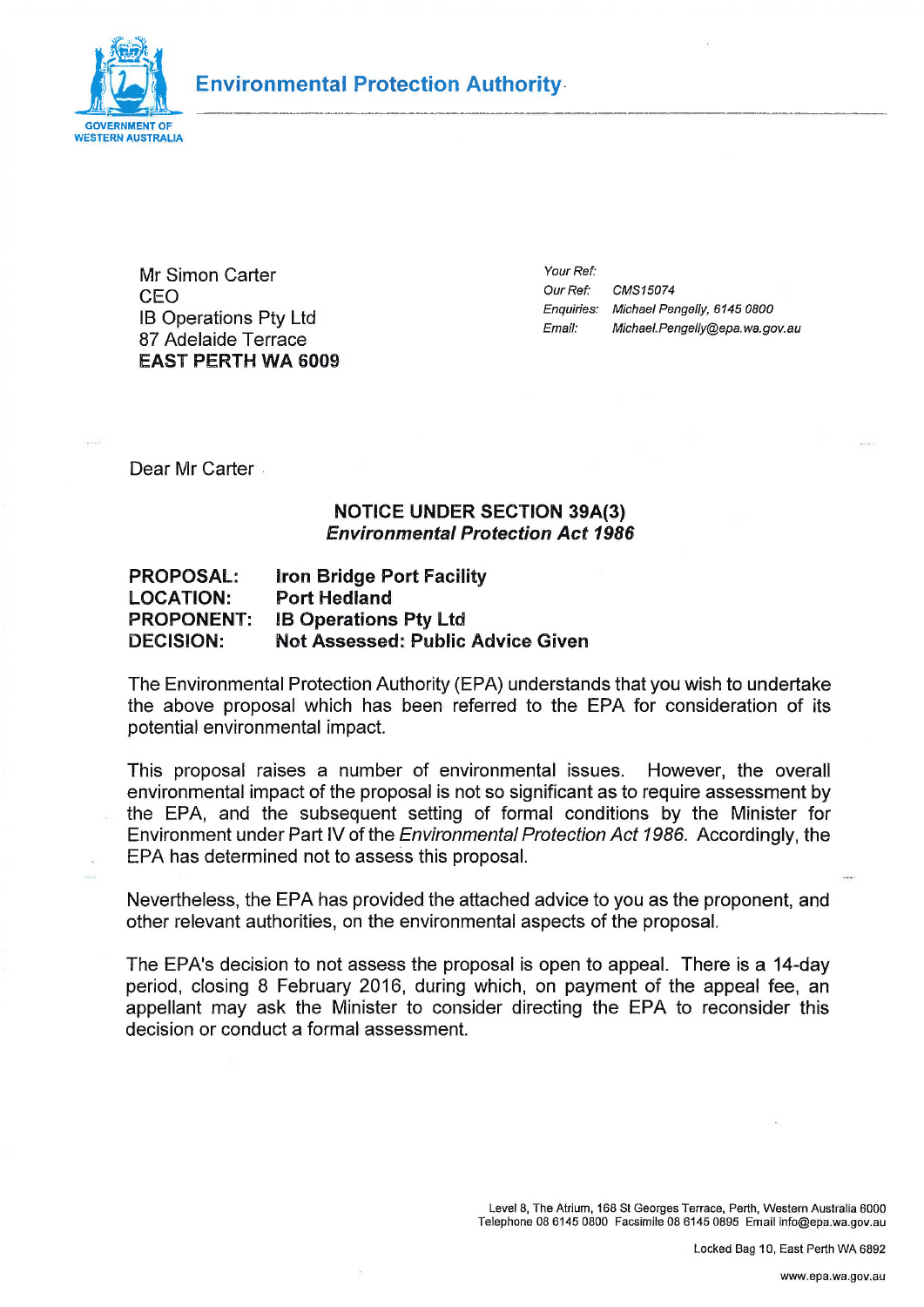Information on the outcome of the appeals process is available through the Appeals Convenor's website, [www.appealsconvenor.wa.qov.au,](http://www.appealsconvenor.wa.qov.au) or by telephoning 6467 5190 after the closing date of appeals.

Yours sincerely

 $A.$  Sutt

Anthony Sutton **Director** Assessment and Compliance Division

Delegate of the Chairman of the Environmental Protection Authority Under Notice of Delegation No. 33 published 17 December 2013

25 January 2016

Encl: Public Advice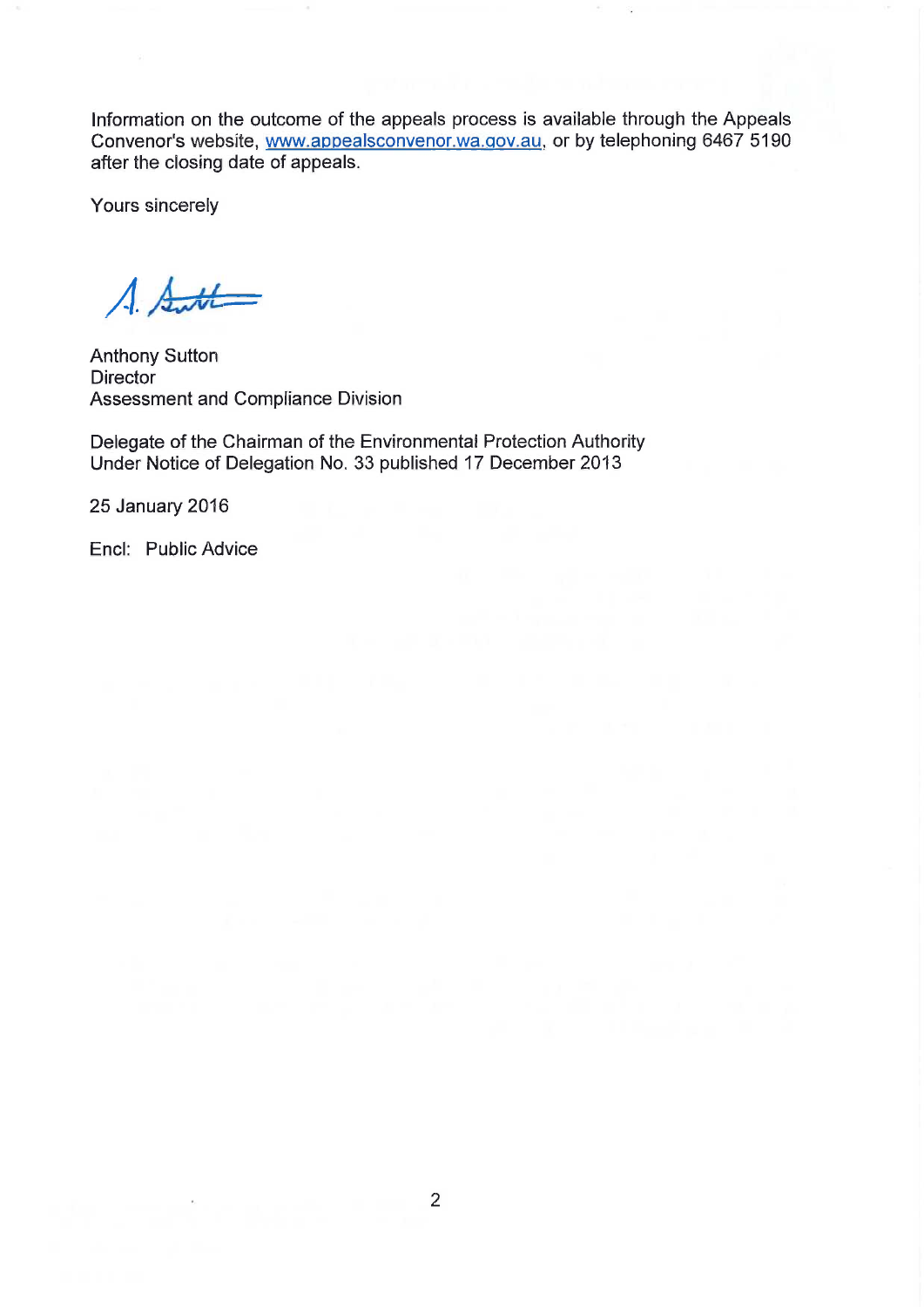#### **PUBLIC ADVICE UNDER SECTION 39A(7) ENVIRONMENTAL PROTECTION ACT 1986**

### **IRON BRIDGE PORT FACILITY - PORT HEDLAND**

#### **Summary**

IB Operations Pty Ltd (Joint Venture - Fortescue Metals Group (FMG) Iron Bridge Pty Ltd and Formosa Steel IB Pty Ltd), proposes to develop the Iron Bridge Port Facility (the proposal), located in the Port Hedland Port Precinct (immediately adjacent to the east of FMG's Anderson Point facility), in the Pilbara Region of Western Australia (Attachment 1).

The proposal would accept magnetite concentrate slurry via a pipeline from the North Star Magnetite Mine, located approximately 110 km south of Port Hedland, whereupon it would be dewatered and stockpiled within a fully enclosed shed prior to export. Existing infrastructure to Anderson Point would be used to load ore onto ships for export. Therefore, infrastructure required to out load and export the magnetite concentrate is not included in this referral.

The proposal would be constructed within a development envelope of up to 10.2 hectares (ha), situated in an area of sparse, predominantly open-canopy mangrove. There is no dredging as part of the construction of this proposal, or wastewater discharges to the marine environment.

The proposal was advertised for public comment and the Environmental Protection Authority (EPA) notes that no public comments were received.

The EPA has considered the proposal in accordance with the requirements of the *Environmental Protection Act 1986* (EP Act) and the *Environmental Impact Assessment Administrative Procedures 2012.* In making its decision on whether to assess the proposal, the EPA considered the 10 aspects of the significance test as set out in clause 7 of the *Environmental Impact Assessment Administrative Procedures 2012:* 

- 1. values, sensitivity and quality of the environment which is likely to be impacted;
- 2. extent (intensity, duration, magnitude and geographic footprint) of the likely impacts;
- 3. consequence of the likely impacts (or change);
- 4. resilience of the environment to cope with the impacts or change;
- 5. cumulative impacts with other projects;
- 6. level of confidence in the prediction of impacts and the success of proposed mitigation;
- 7. objects of the Act, polices, guidelines, procedures and standards against which a proposal can be assessed;
- 8. presence of strategic planning policy framework;
- 9. presence of other statutory decision-making processes which regulate the mitigation of the potential effects on the environment to meet the EPA's objectives and principles for EIA; and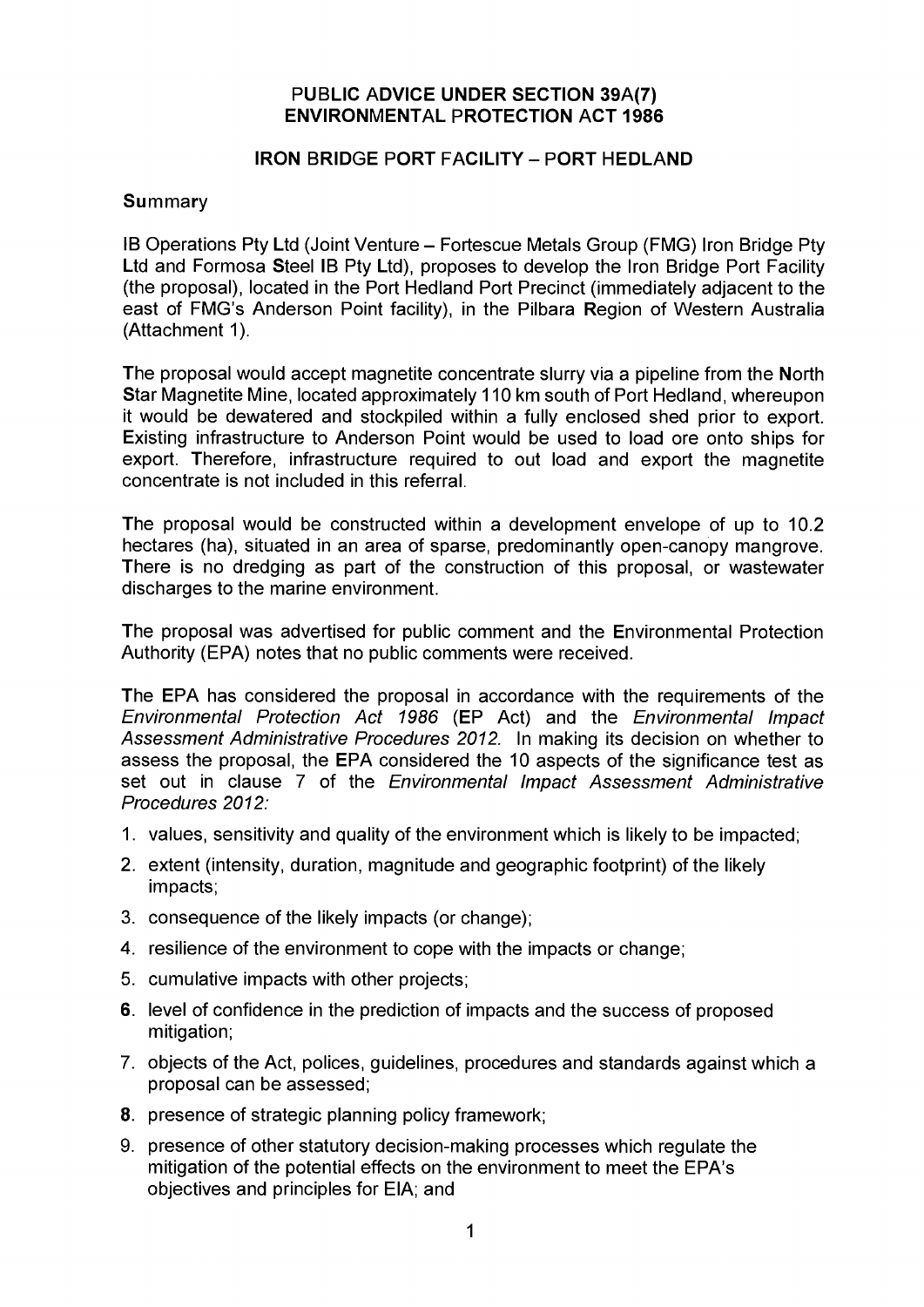10. public concern about the likely effects of the proposal, if implemented, on the environment.

In considering the potential impacts of the proposal on Benthic Communities and Habitat, Air Quality and Atmospheric Gases (dust) and Amenity (noise), the EPA has had particular regard to:

- the small additional disturbance to mangrove communities of 2.01 ha;
- the small incremental loss of 0.08% of mangrove communities in the Port Hedland Inner Harbour; and
- the mitigation strategies proposed by the proponent to avoid and minimise impacts, including:
	- **o** the alternative options analysis undertaken by the proponent in order to avoid and minimise impacts on mangrove communities;
	- **o** the construction of a fully enclosed structure for stockpiles of magnetite to greatly limit dust and noise levels;
	- **o** the provision of a Mangrove Protection and Management Plan;
	- **o** the provision of a Dust Management Plan; and
	- **o** the provision of a Noise Management Plan.

In summary, although the proposal raises a number of environmental issues, the EPA considers that the likely environmental effects of the proposal are not so significant as to warrant formal assessment. The EPA is of the view that the potential impacts of the proposal can be adequately managed through the implementation of the proposal in accordance with the referral documentation and the proponent's management and mitigation measures.

It is also noted that the proponent (IB Operations Pty Ltd) will need to apply to the Department of Environment Regulation (DER) for approvals through the Part V Division 2 (Clearing) and Division 3 (Works approval and licence) of the *Environmental Protection Act 1986* (EP Act).

### **1. Environmental Factors**

Based on the proposal activities and the potential environmental impacts, the EPA has identified the following preliminary environmental factors relevant to this proposal:

- a) Benthic Communities and Habitat;
- b) Air Quality and Atmospheric Gases (dust); and
- c) Amenity (noise).

There were no factors that were determined to be key environmental factors that would require formal assessment under Part IV of the EP Act. The EPA considers that the mitigation of the potential effects on the environment can be regulated by other statutory decision-making processes and through the implementation of proponent commitments and best practice measures in accordance with this advice.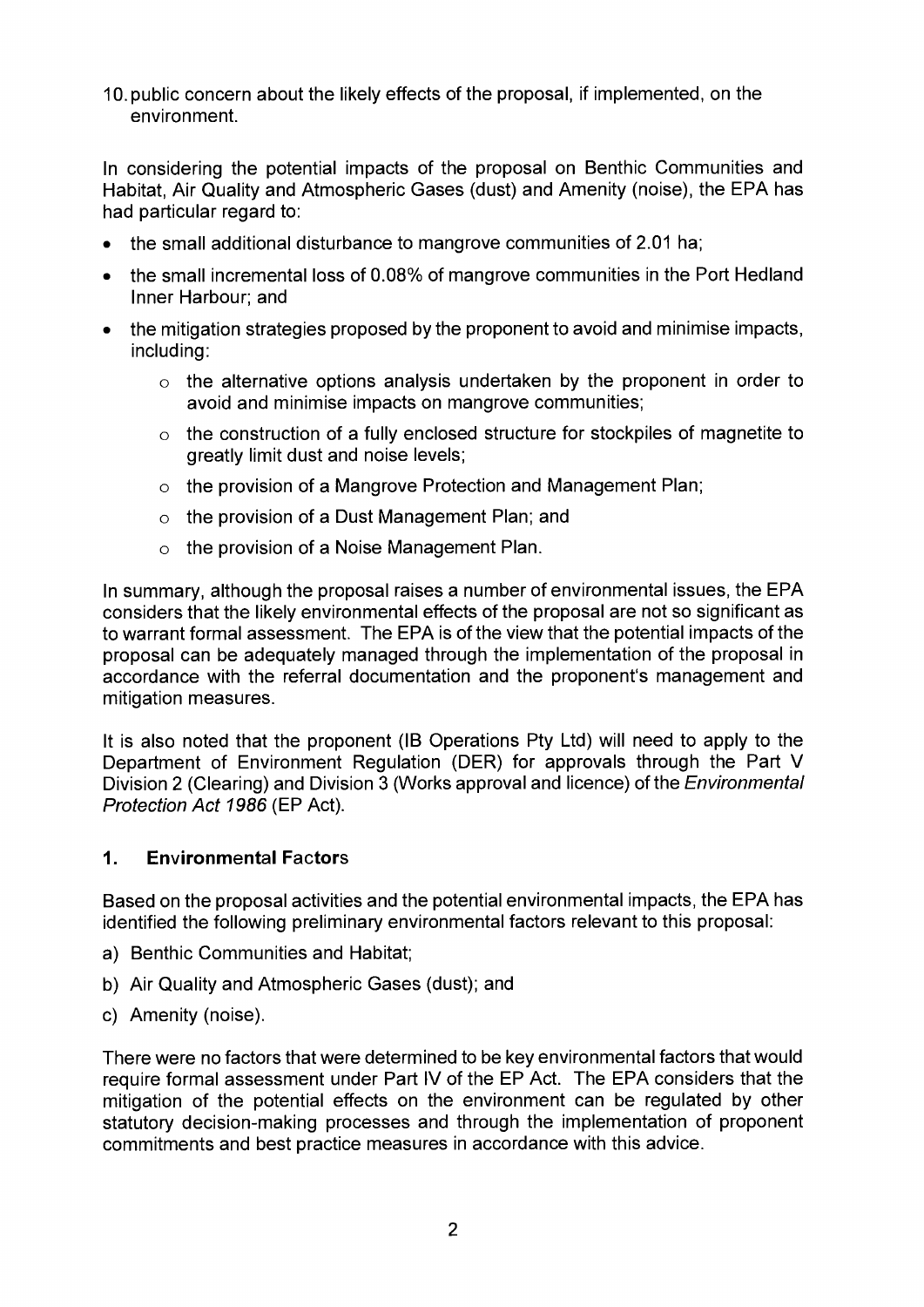### **2. Relevant Policy and Guidance**

The EPA has given due consideration to the following relevant published EPA policies and guidelines, noting that other published policies and guidelines pertaining to this proposal were considered but not determined to be relevant:

## **a. Benthic Communities and Habitat**

- Guidance Statement (GS) No.1, *For protection of tropical arid zone mangroves along the Pilbara coastline*, April 2001, Environmental Protection Authority, Western Australia
- Environmental Assessment Guideline (EAG) 3 *Protection of Benthic Primary Producer Habitats in Western Australia's Marine Environment,* December 2009, Environmental Protection Authority, Western Australia
- Environmental Protection Bulletin (EPB) No. 14, *Guidance for the assessment of*  **benthic primary producer habitat loss in and around Port Hedland, Environmental** Protection Authority, Western Australia
- **b. Air Quality and Atmospheric Gases (dust)**
- EPB No. 2, *Port Hedland Noise and Dust,* January 2009, Environmental Protection Authority, Western Australia
- GS No.3, *Separation Distances between Industrial and Sensitive Land Uses,* June 2005, Environmental Protection Authority, Western Australia
- **c. Amenity (noise)**
- GS No.3, *Separation Distances between Industrial and Sensitive Land Uses,* June 2005, Environmental Protection Authority, Western Australia
- EAG 13 *Consideration of environmental impacts from noise,* September 2014, Environmental Protection Authority, Western Australia

### **Other Government Policy and Guidance**

- *Port Hedland Air Quality and Noise Management Plan, The Port Hedland Dust Management Taskforce Report,* March 2010, Government of Western Australia
- **3. Advice and Recommendations regarding Environmental Issues**

### **a. Benthic Communities and Habitat**

The EPA's environmental objective for this factor is to *maintain the structure, function, diversity, distribution and viability of Benthic Communities and Habitat at local and regional scales.* 

Consistent with EAG 3, the proponent has considered a number of options for the location of this proposal in order to avoid and minimise impacts to mangrove communities. These included alternative locations and designs that if implemented, would potentially result in greater impacts to mangrove communities.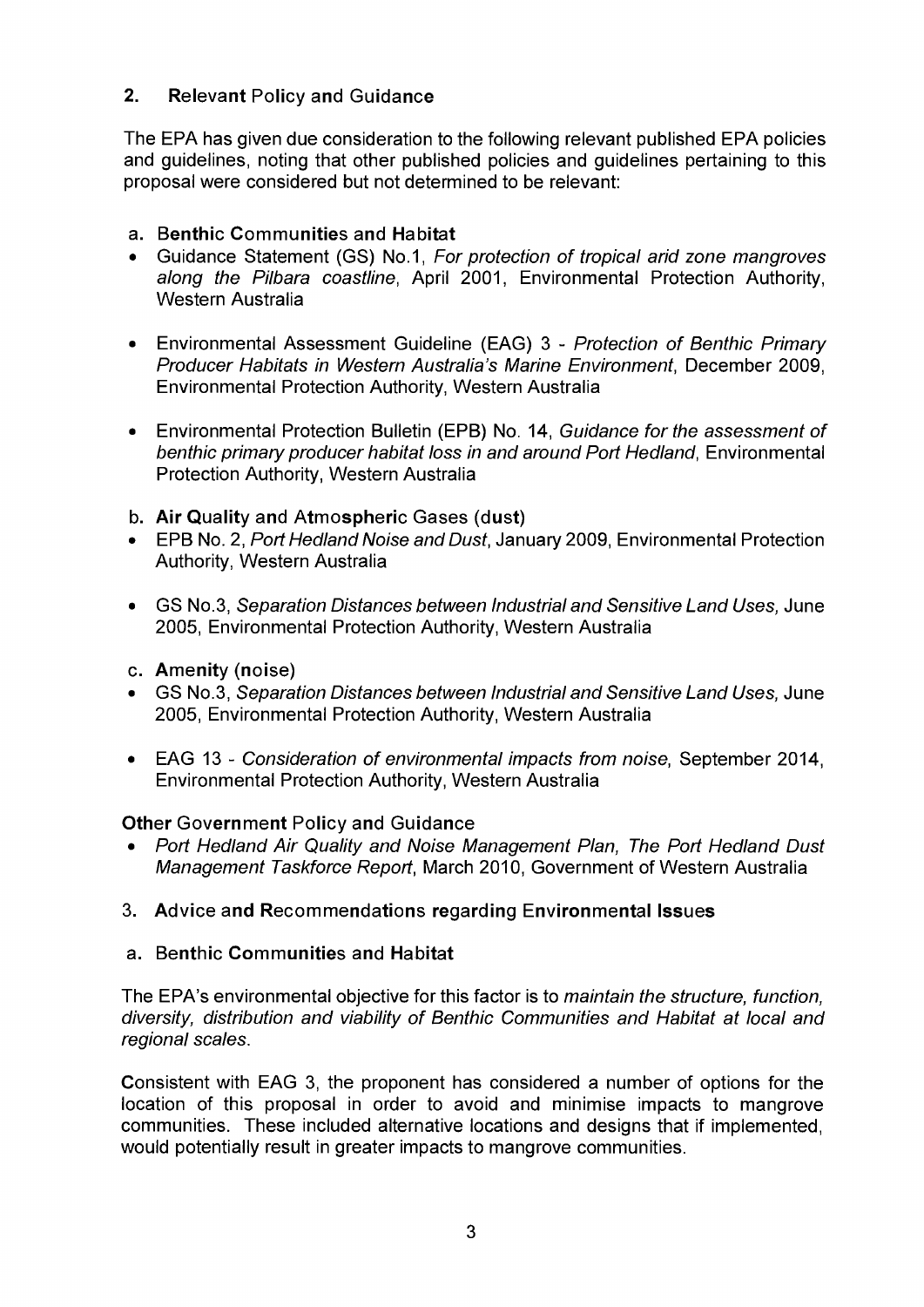Despite the proponent's attempts to avoid and minimise, the proposal would still result in the removal of approximately 2.01 ha of mangrove, which represents a loss of 0.08% of the original extent of mangroves within the Local Assessment Unit (LAU) shown in EPB 14. The proposal avoids most of the high-value closed canopy mangroves and the proponent also demonstrated through modelling of hydrodynamic processes that there are unlikely to be any indirect impacts on mangroves from sediment accretion or erosion as a result of the proposal.

The EPA notes that the current cumulative loss level of mangrove communities from historical and approved projects is currently above the 10% Cumulative Loss Guideline (CLG) relevant for Category E (Development area  $-$  e.g. port or inner harbour area) (as described in EAG 3). Based on the most recent assessment of the Lumsden Point Cargo Facility (EPA Report 1503, 2014) the current cumulative loss is at around 14.45%.

EAG 3 recognises that the CLGs are not considered to be rigid limits or acceptability criteria. The environmental acceptability of any loss of benthic primary producer habitat will, in all cases, be the judgement of the EPA based on based largely on its consideration of proponents' application of avoidance and minimisation measures in the first instance, and the overall risk to ecological integrity of the LAU if a proposal were allowed to be implemented.

The loss of an additional 2.01 ha of mangroves from this proposal would result in an increase from 14.45% to 14.53% in the agreed LAU. This represents an incremental increase of 0.08%.

Unlike other significant proposals that have been assessed by the EPA within the Port Hedland LAU, the majority of the mangrove loss that would occur includes scattered, open canopy vegetation.

### **Summary**

Having particular regard to:

- the important habitats associated with the Port Hedland Inner Harbour mangrovefringed tidal creek system;
- the proponent's options analysis as part of demonstrating avoidance and minimisation to mangrove communities;
- the avoidance of high-value (seaward edge) closed-canopy mangrove communities;
- the small proposed residual impact to the mangrove communities of 2.01 ha of open-canopy scattered mangroves;
- the cumulative loss of the proposed and historical/approved losses in the Port Hedland Inner Harbour increasing from 14.45% to 14.53%. This represents a small incremental increase of 0.08%, which is highly unlikely to represent a significant loss in terms of overall contribution to primary productivity and ecological integrity in the area, or in the region;
- the proponent's commitment to revise its Mangrove Protection Management Plan to include this proposal. The Mangrove Protection Management Plan has a monitoring component which monitors mangrove health and recruitment at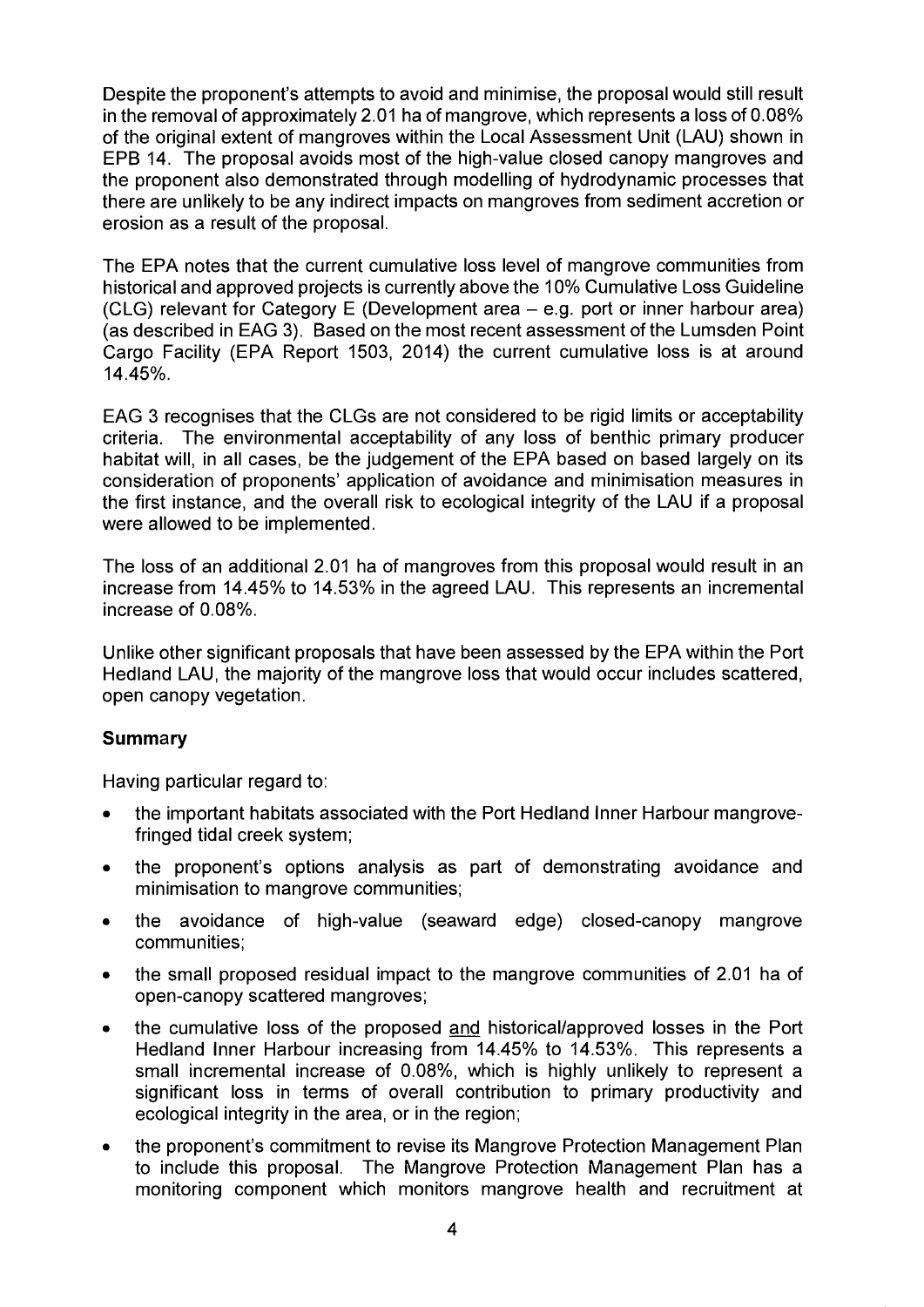potential impact sites and rehabilitation sites to better understand mangrove health response to the impacts of existing and approved proposals; and

• the proponent's commitment to undertake mangrove rehabilitation works in the port area in consultation with the Port Hedland Port Authority who have a portwide Mangrove Rehabilitation Plan in place,

the EPA considers that the proposal can meet the EPA's objectives for Benthic Communities and Habitat and that the likely environmental effects of the proposal are not so significant as to warrant formal assessment provided that the proposal is implemented in accordance with the referral documentation and the proponent's mitigation measures. It is also noted that that the potential impacts on mangroves can be dealt with under Part V Division 2 (Clearing) of the EP Act.

### **b. Air Quality and Atmospheric Gases (dust)**

The EPA's environmental objective for this factor is *to maintain air quality for the protection of the environment and human health and amenity, and to minimise the emission of greenhouse and other atmospheric gases through the application of best practice.* 

The proposal would receive magnetite concentrate from the approved North Star Mine through an approved pipeline (to the FMG boundary) as a slurry. In order to minimise the potential for fugitive dust all stacking and reclamation would occur within a fully enclosed stockpile structure. Belt wash stations would also be installed at specific out load circuit transfer stations to avoid 'carry back' of the product. Despite this, the risk of dust remains from using the exiting circuits to load the ore onto ships.

The proponent has conducted modelling of dust emissions for several scenarios, including the cumulative scenario (existing, approved export port operations and this proposal). FMG currently have a licence and relevant approvals to export hematite ore. The cumulative scenario was modelled to determine the impact of the introduction of 11 million tonnes per annum (Mtpa) of magnetite concentrate in addition to the current approved export tonnage for hematite (i.e. 165 Mtpa hematite plus 11 Mtpa magnetite).

The proponent's modelling demonstrates that the interim dust management criteria in the *Port Hedland Air Quality and Noise Management Plan* would be met. When compared to previous cumulative modelled scenarios where all product (under a 176 Mtpa scenario) was assumed to be hematite ore, it is also noted that there is a reduction in the predicted number of exceedances at Taplin Street. This is due to the low emission characteristics of the magnetite product, which has a higher moisture content than hematite, from stacking, reclaiming and ship loading.

The DER have advised that the proposed dewatering of magnetite slurry would require regulation under the *Environmental Protection Regulations* 1997 as it meets the definition of Category 5 in Schedule 1. The DER also advised that dust emissions could be considered under Part V of the EP Act and managed through the works approval and licensing processes.

It is also noted that FMG have in place an approved Dust Management Plan for the management of the existing out loading circuit which is to be shared with IB Operations Pty Ltd.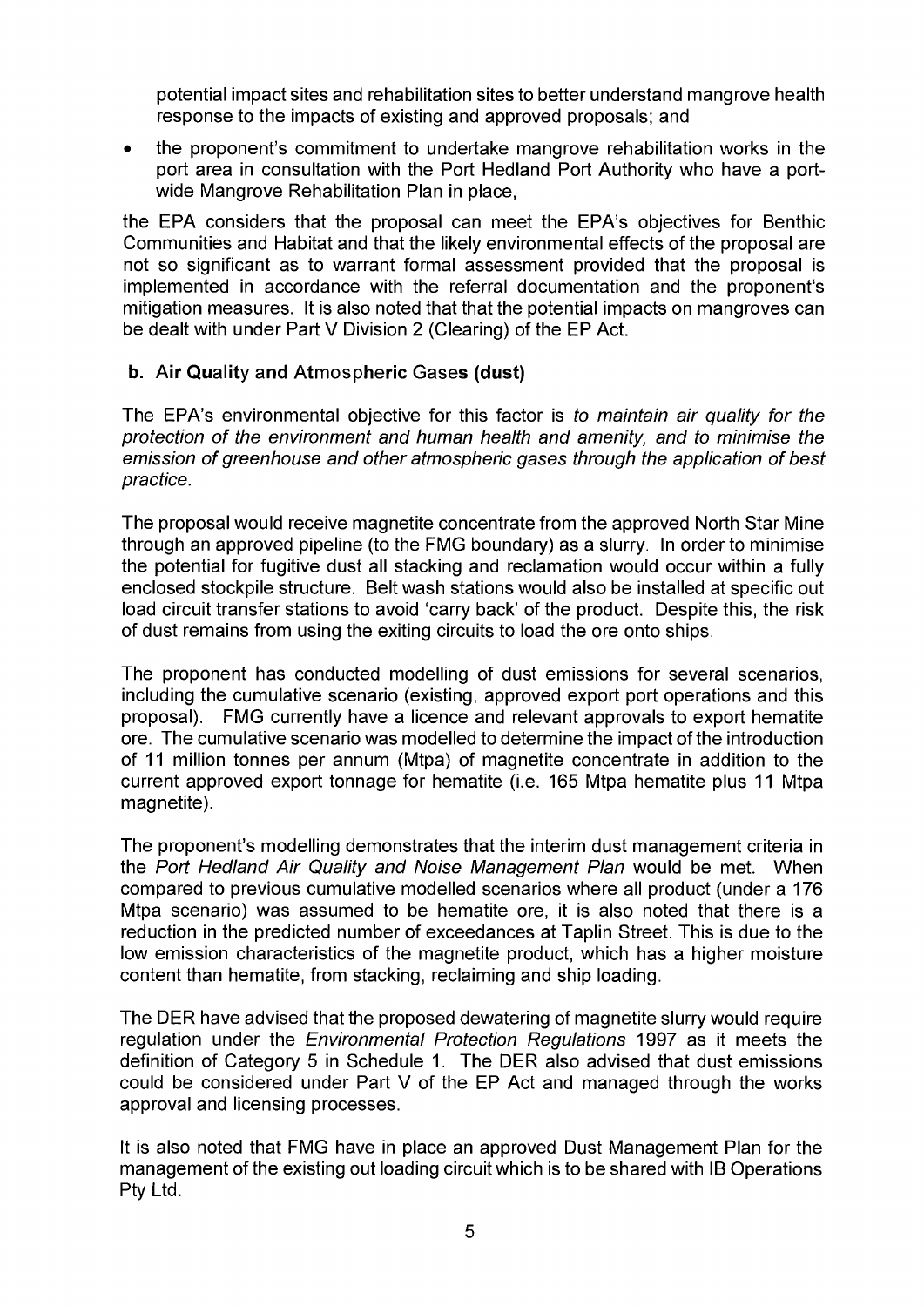## **Summary**

Having particular regard to:

- the design and location of the proposal, in particular, the fully enclosed structure that would contain the stockpiles;
- the provision of a Dust Management Plan for the new facility;
- the results of the modelling undertaken demonstrates a potential overall reduction in the number of exceedances of dust emission levels at the Taplin Street receptor; and
- the low risk of emissions from the handling of the magnetite ore due to the high moisture content,

the EPA considers that the proposal, implemented in accordance with the referral documentation, is unlikely to have a significant impact on the preliminary environmental factor of air quality and atmospheric gases. The EPA notes that the impacts to air quality as a result of dust emissions can be regulated through other statutory processes including the works approval and any licensing process under Part V of the EP Act.

## **c. Amenity (noise)**

The EPA's environmental objective for this factor is *to ensure that impacts to amenity are reduced as low as reasonably practicable.* 

The proponent conducted modelling of noise emissions associated with the proposal consistent with EAG No. 13 and assessed compliance with the *Environmental Protection (Noise) Regulations* 1997 (Noise Regulations) at the nearest noise sensitive receivers. As the proponent has undertaken site-specific studies and conducted modelling to determine whether the proposal would increase cumulative noise levels, the EPA's guidance on generic buffers between industrial and sensitive land uses has not been give further consideration for the proposal.

Based on the noise modelling, the proponent concluded that the proposal on its own would be compliant with the Noise Regulations and under a worst case scenario, would cause a negligible increase to the cumulative noise levels within the air shed. As such, the proponent concluded that no noise mitigation would be required for the proposal.

The DER have advised that noise emissions could be considered under Part V of the EP Act and managed through the works approval and licensing processes.

# **Summary**

Having particular regard to:

- predictions that the proposal would comply with the Noise Regulations; and
- that the proposal, including under a worst-case scenario, would cause a negligible increase to the cumulative noise levels within the air shed,

the EPA considers that the proposal, implemented in accordance with the referral documentation, is unlikely to have a significant impact on the preliminary environmental factor of Amenity (noise). It is also noted that the potential impacts can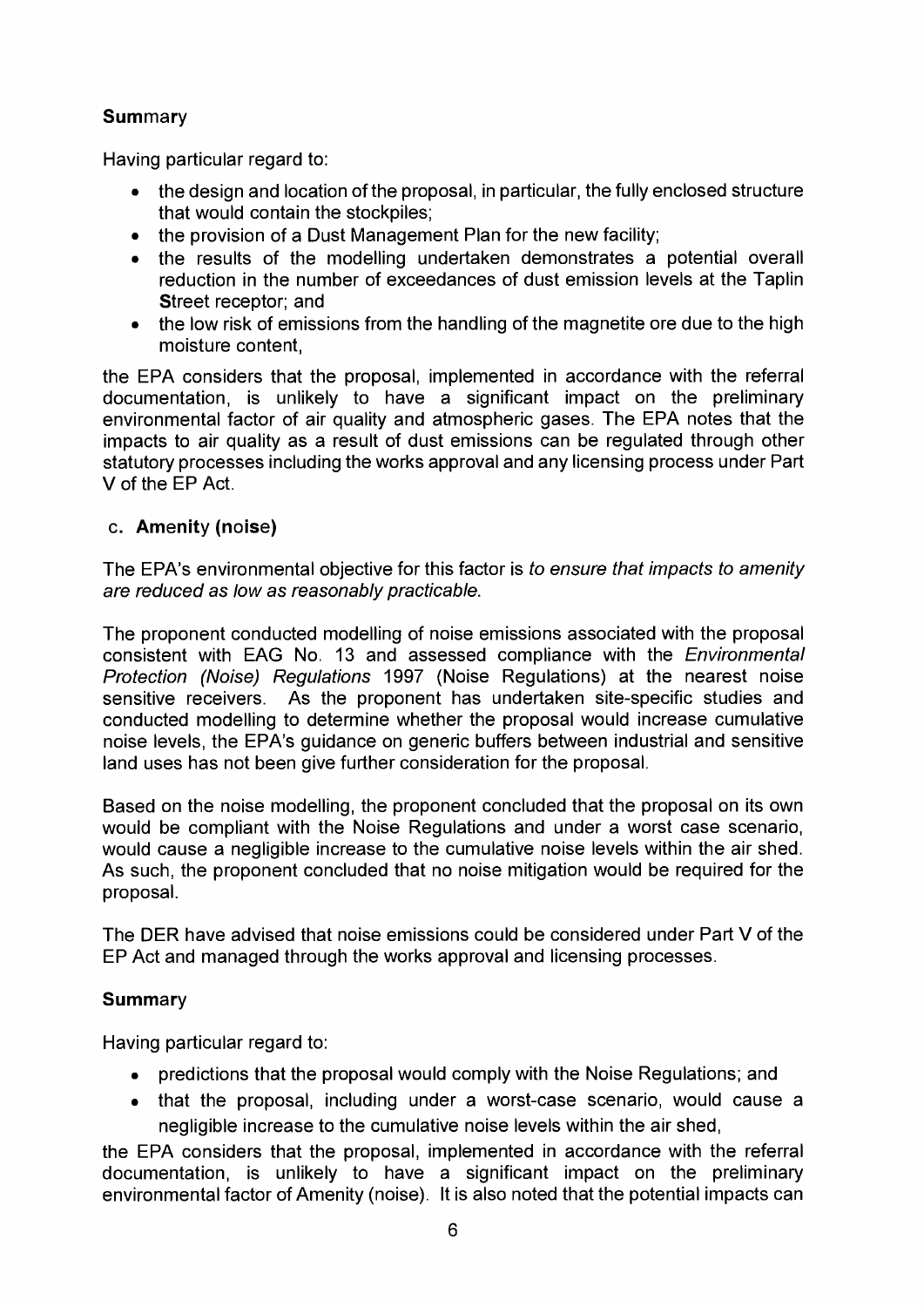be mitigated and regulated through other statutory processes, including the works approval and any licensing process under Part V of the EP Act, and the Noise Regulations.